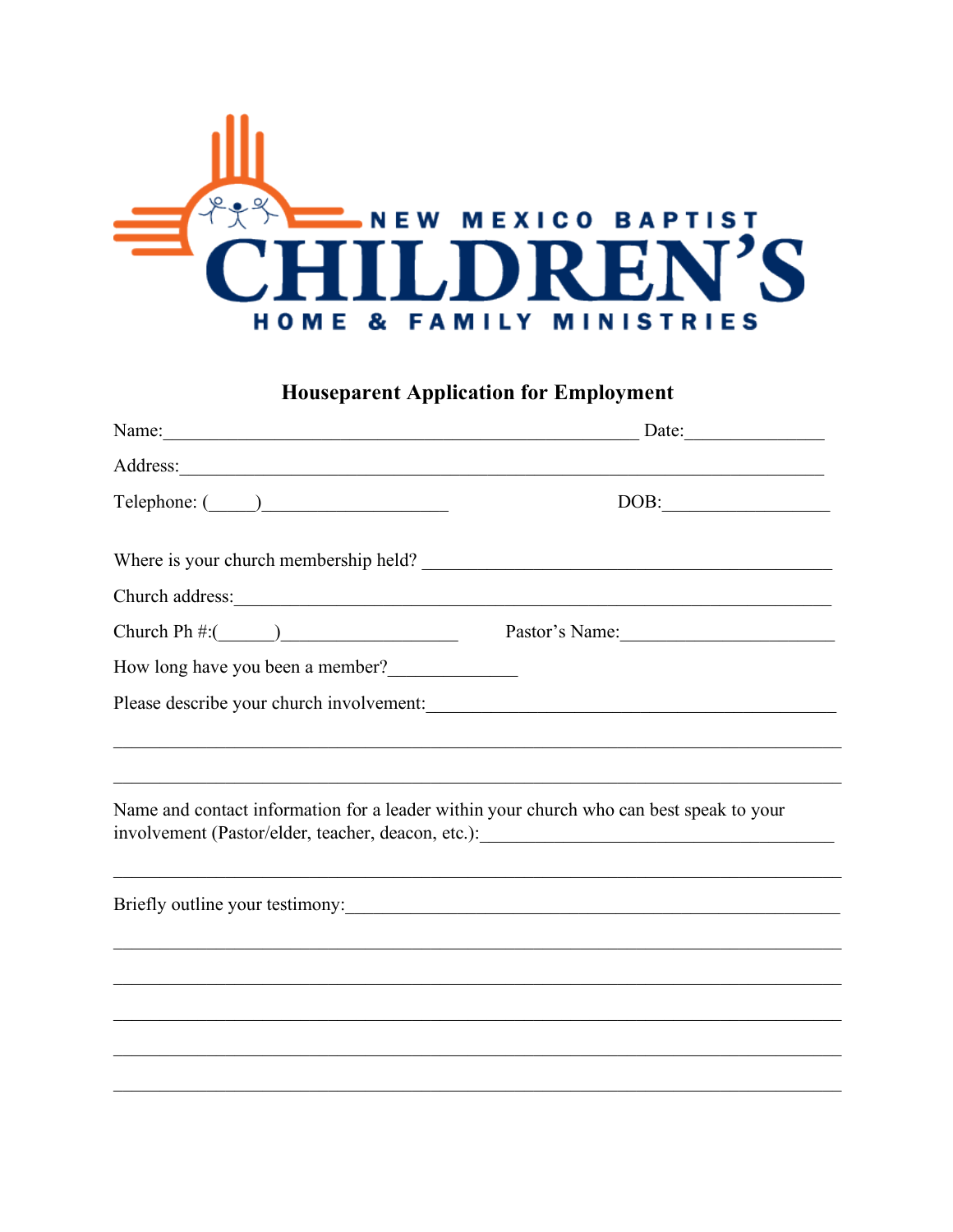| Why do you wish to work for NMBCHFM?                                                                           |
|----------------------------------------------------------------------------------------------------------------|
|                                                                                                                |
|                                                                                                                |
| Please list any skills, experience, or qualifications which you feel would benefit you in the work             |
|                                                                                                                |
| Please list your hobbies and modes of recreation and/or relaxation:<br><u> 1989 - Johann Barbara, martin a</u> |
|                                                                                                                |
|                                                                                                                |
|                                                                                                                |
|                                                                                                                |
|                                                                                                                |
|                                                                                                                |
|                                                                                                                |
|                                                                                                                |
|                                                                                                                |
|                                                                                                                |
|                                                                                                                |
|                                                                                                                |
| Describe your marriage:                                                                                        |
|                                                                                                                |
|                                                                                                                |
|                                                                                                                |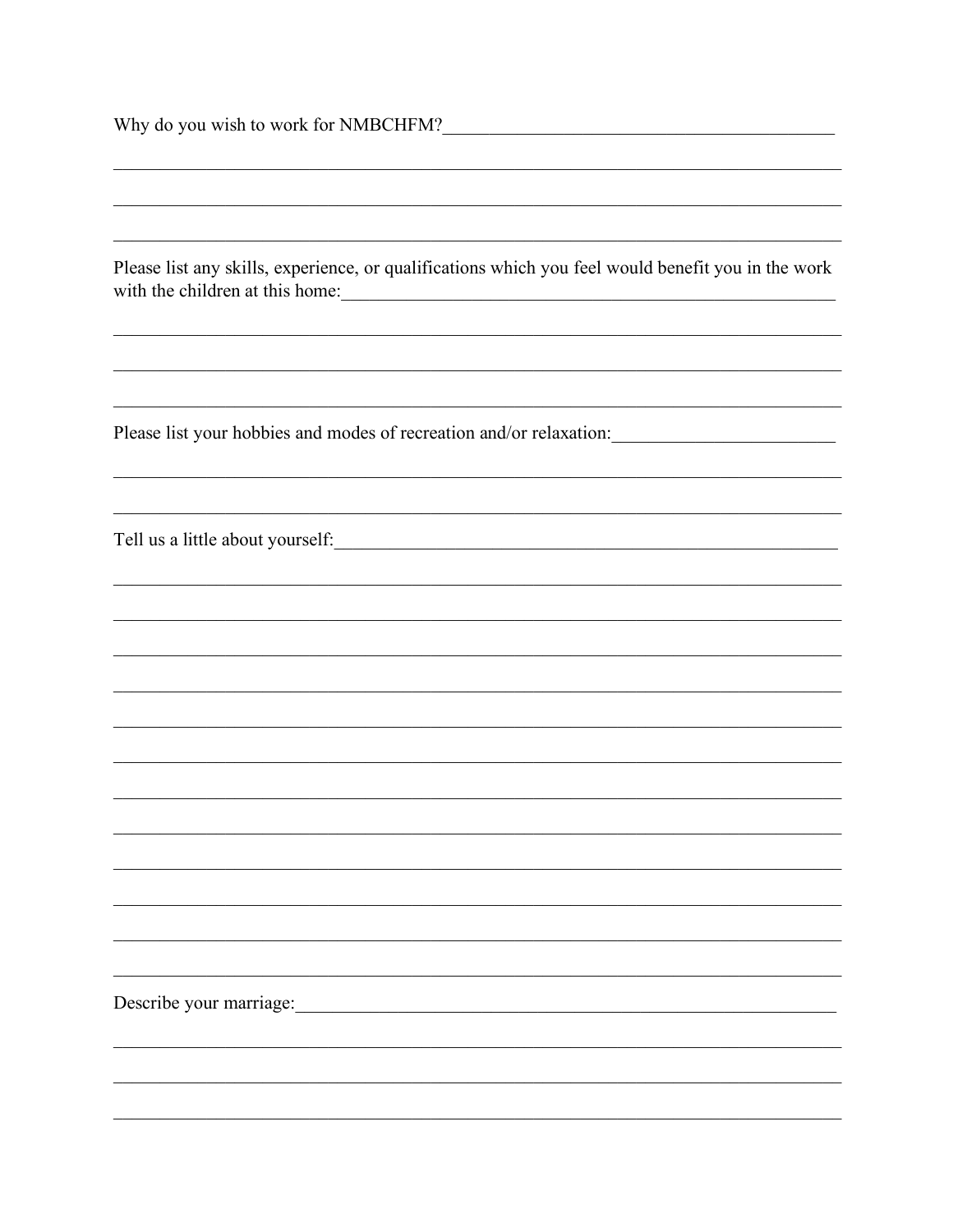| $\text{life?}$                                           | What are specific habits that you have developed to promote growth and change in your own |
|----------------------------------------------------------|-------------------------------------------------------------------------------------------|
|                                                          |                                                                                           |
|                                                          |                                                                                           |
|                                                          |                                                                                           |
|                                                          | When thinking through a ministry like houseparenting, what are your biggest concerns?     |
|                                                          |                                                                                           |
|                                                          |                                                                                           |
|                                                          |                                                                                           |
| Personal References: (Not former employers or relatives) |                                                                                           |
| Name and occupation:                                     |                                                                                           |
| Address:                                                 |                                                                                           |
|                                                          |                                                                                           |
|                                                          |                                                                                           |
|                                                          |                                                                                           |
|                                                          |                                                                                           |
|                                                          | Name and occupation:                                                                      |
|                                                          |                                                                                           |
|                                                          |                                                                                           |